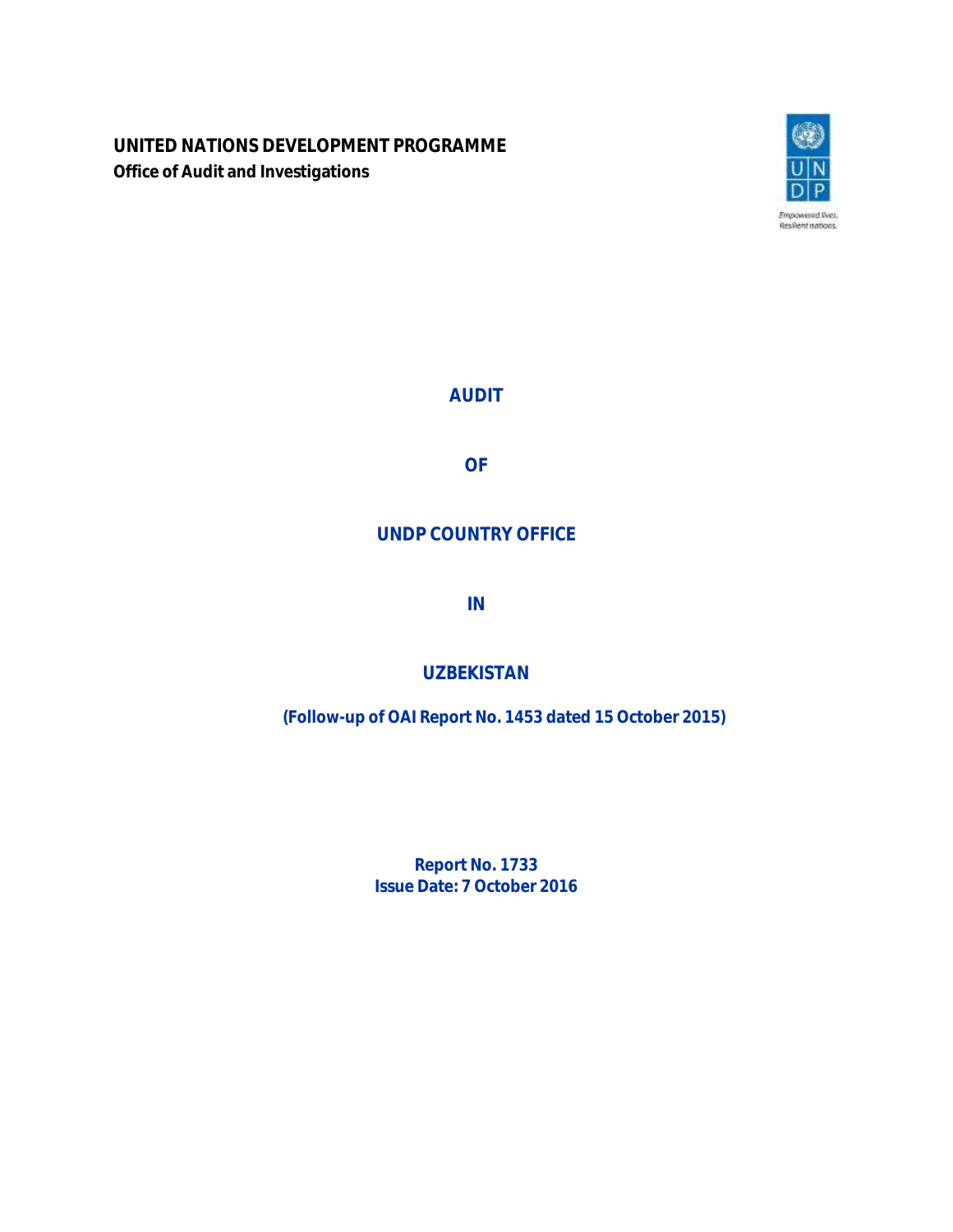

### **Table of Contents**

| ANNEX |  |  |  |  |
|-------|--|--|--|--|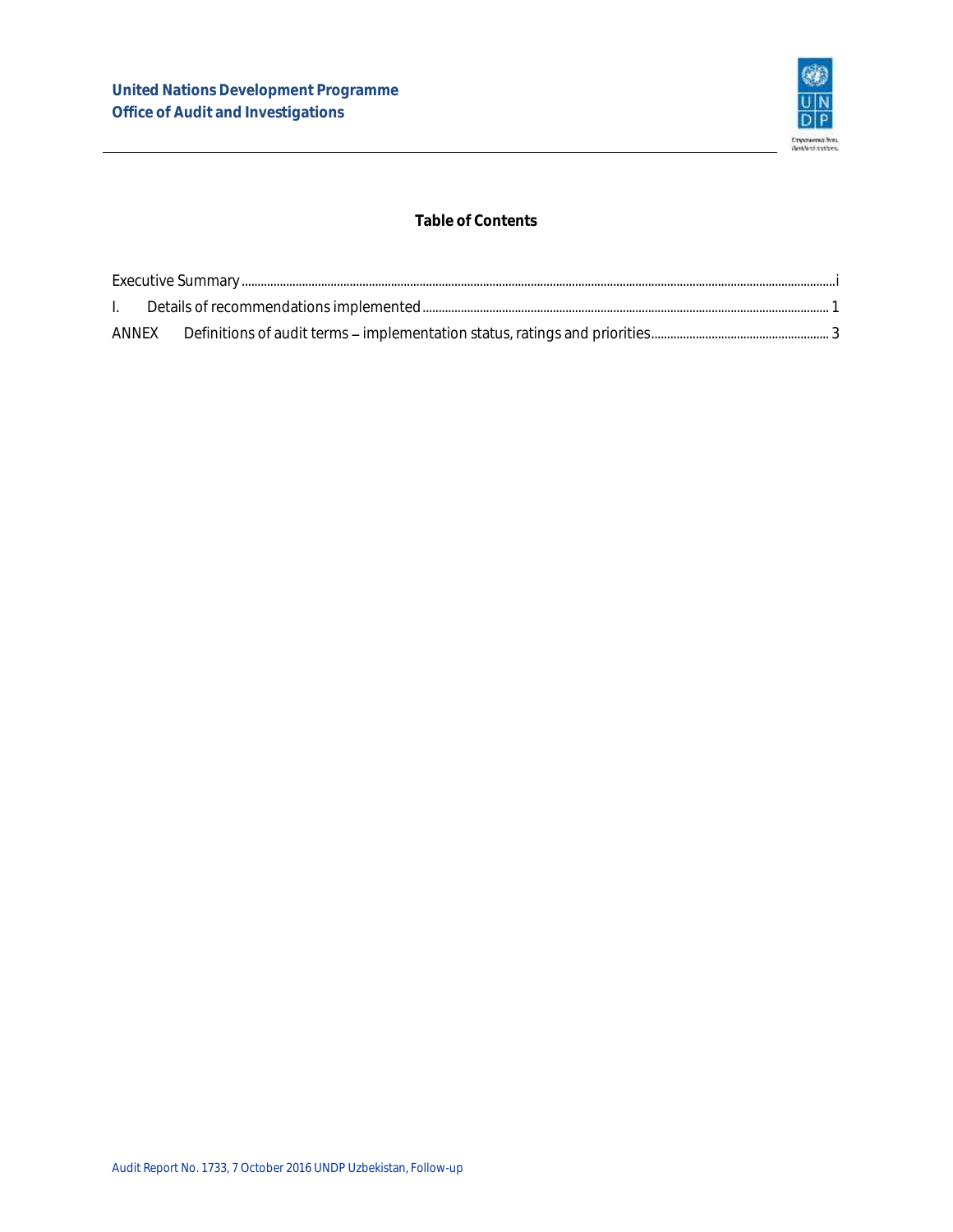

### *Report on Follow-up Audit of UNDP Uzbekistan (Previous OAI Report No. 1453,15 October 2015) Executive Summary*

From 22 to 26 August 2016, the Office of Audit and Investigations (OAI) of the United Nations Development Programme (UNDP) conducted an on-site follow-up audit of the UNDPCountry Office in Uzbekistan (the Office). This on-site follow-up audit was undertaken, in addition to regular desk reviews, in view of the 'unsatisfactory' audit rating assigned by OAI in Report No. 1453 dated 15 October 2015. The follow-up audit was conducted in conformance with the *International Standards for the Professional Practice of Internal Auditing.* 

#### *Audit scope and approach*

The follow-up audit reviewed the implementation of five audit recommendations. OAI conducted appropriate tests of transactions and activities by the Office from 1 January to 30 September 2016 and interviewed management and staff concerned to determine whether the reported corrective actions were indeed implemented, as reported by the Office in the Comprehensive Audit and Recommendation Database System (CARDS).

#### *Audit results*

The Office had fully implemented all five audit recommendations, resulting in an implementation rate of 100 percent as of 5 October 2016.

| <b>Implementation status</b> | Number of<br>recommendations | <b>Recommendation Nos.</b> |
|------------------------------|------------------------------|----------------------------|
| Implemented                  |                              | $1, 2, 3, 4,$ and 5        |
| In progress                  | 22                           |                            |
| Not implemented              |                              |                            |
| Withdrawn                    |                              |                            |
| Total                        |                              |                            |

The detailed implementation status of the five recommendations has been updated by OAI in CARDS.

Section I summarizes the recommendations that have been fully implemented.

 $\overline{\mathcal{L}}$ Helge S. Osttveiten Director Office of Audit and Investigations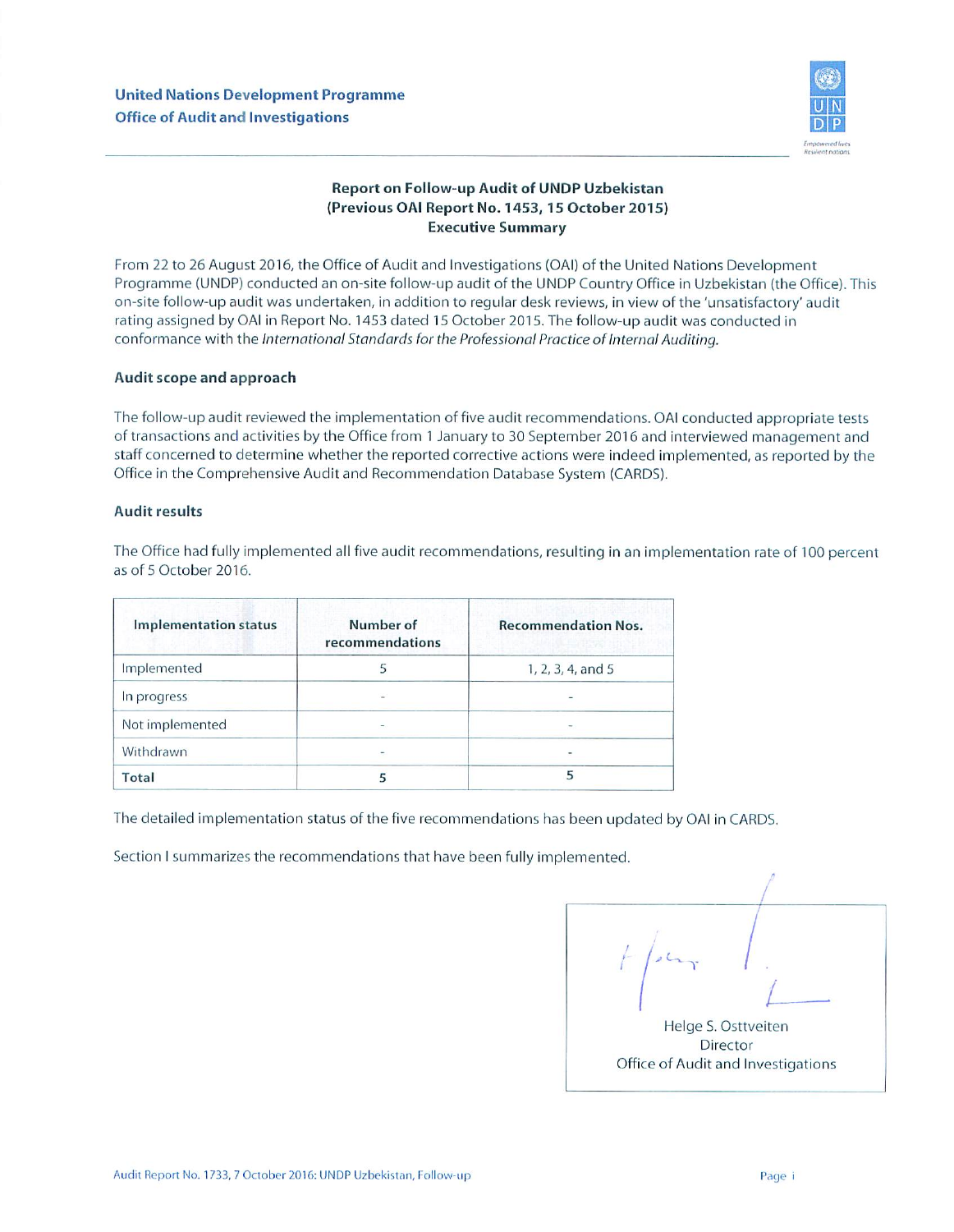

## <span id="page-3-0"></span>**I. Details of recommendations implemented**

| Recommendation<br>No. | Recommendation                                                                                                                                                                                                                                                                                                                                                                                                                                                                                                                                                                                                                                                                                                                                                                     | Implementation status<br>reported by UNDP Uzbekistan                                                                                                             | OAI assessment                                                                                                                                              |
|-----------------------|------------------------------------------------------------------------------------------------------------------------------------------------------------------------------------------------------------------------------------------------------------------------------------------------------------------------------------------------------------------------------------------------------------------------------------------------------------------------------------------------------------------------------------------------------------------------------------------------------------------------------------------------------------------------------------------------------------------------------------------------------------------------------------|------------------------------------------------------------------------------------------------------------------------------------------------------------------|-------------------------------------------------------------------------------------------------------------------------------------------------------------|
|                       | The Office should strengthen<br>controls in project<br>implementation and<br>management by:<br>(a) submitting all new projects<br>to the Project Appraisal<br>Committee for review and<br>provide recommendations on<br>whether project scopes are<br>realistic in terms of outputs and<br>timeframes:<br>(b) discontinuing the<br>appointment of UNDP staff as<br>project manager;<br>(c) requiring staff engaged in<br>outside activities to seek advice<br>and formal approval of these<br>activities from the Ethics Office<br>and the Office of Human<br>Resources, respectively;<br>(d) submitting all annual and<br>final progress reports to the<br>Project Board for review; and<br>(e) using the UNDP logo only in<br>accordance with the 'UNDP<br>Publications Policy'. | Implemented<br>The recommendation has been<br>implemented and supporting<br>documentation has been<br>provided.                                                  | Implemented<br>Based on the status and<br>documents provided by the<br>Office, and the follow-up audit,<br>the recommendation is<br>considered implemented. |
| $\overline{2}$        | The Office should avoid using<br>the service contract modality as<br>a cost-saving measure when<br>filling vacant positions that<br>require performing core<br>functions.                                                                                                                                                                                                                                                                                                                                                                                                                                                                                                                                                                                                          | Implemented<br>The recommendation has been<br>implemented. The supporting<br>documentation, including the<br>service contract action plan, has<br>been provided. | Implemented<br>Based on the status and<br>documents provided by the<br>Office, and the follow-up audit,<br>the recommendation is<br>considered implemented. |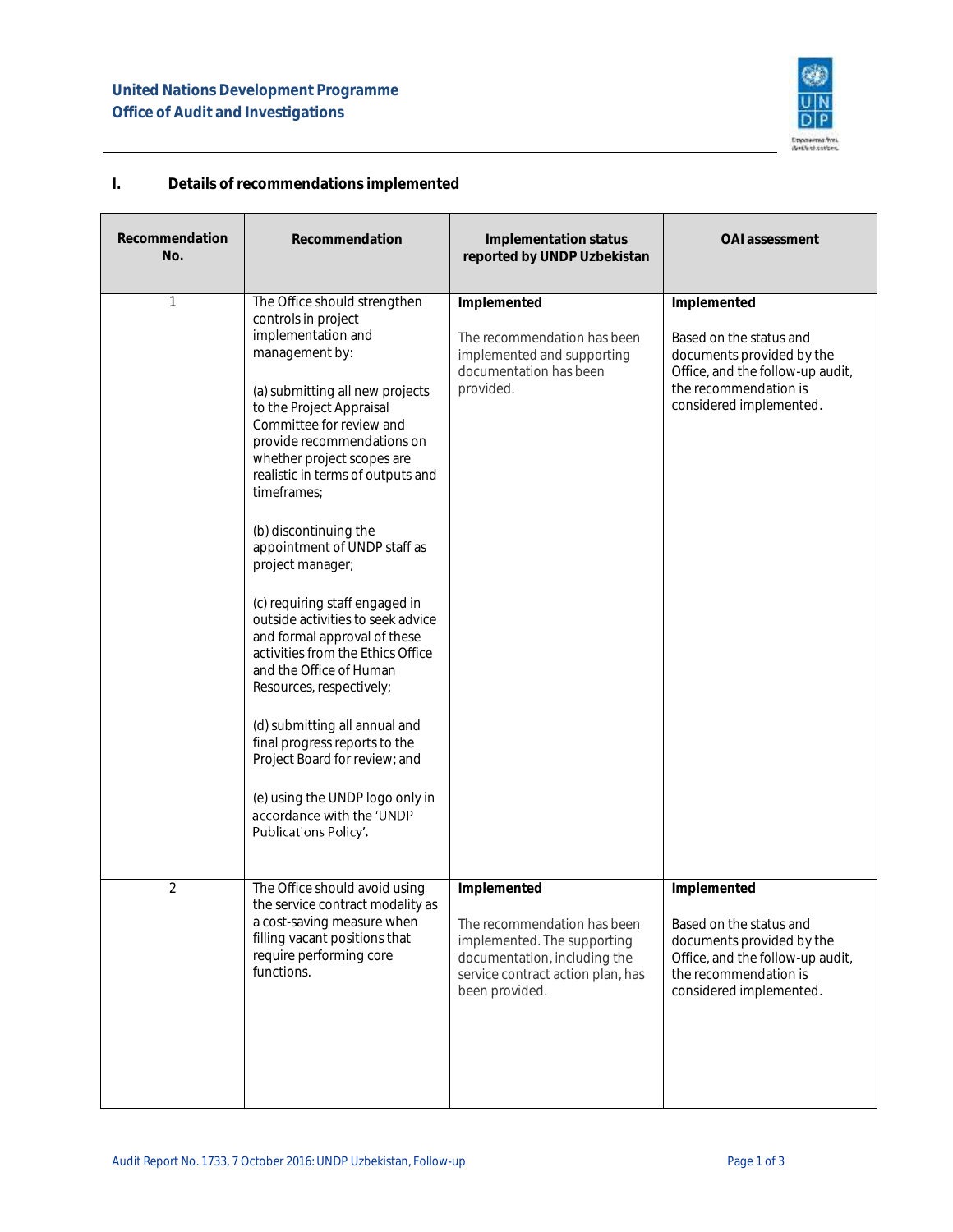# **United Nations Development Programme Office of Audit and Investigations**



| Recommendation<br>No. | Recommendation                                                                                                                                                                                                                                                                                                                                                                                                                                                                                                                                                                                              | Implementation status<br>reported by UNDP Uzbekistan                                                                                                                                                                                                                                                                                                         | OAI assessment                                                                                                                                              |
|-----------------------|-------------------------------------------------------------------------------------------------------------------------------------------------------------------------------------------------------------------------------------------------------------------------------------------------------------------------------------------------------------------------------------------------------------------------------------------------------------------------------------------------------------------------------------------------------------------------------------------------------------|--------------------------------------------------------------------------------------------------------------------------------------------------------------------------------------------------------------------------------------------------------------------------------------------------------------------------------------------------------------|-------------------------------------------------------------------------------------------------------------------------------------------------------------|
| 3                     | The Office should strengthen<br>controls in approving vendors<br>in Atlas by:<br>(a) conducting comprehensive<br>research to identify established<br>companies that will be<br>contacted to bid on relevant<br>procurements;<br>(b) requiring bidders to provide<br>information to ensure that the<br>vendor is authentic, including a<br>declaration of owners' interest<br>in other companies and the<br>experience of vendors and<br>capacity to provide goods and<br>services; and<br>(c) conducting regular reviews<br>of existing vendors and<br>deactivating all vendors with<br>duplicate profiles. | Implemented<br>The recommendation has been<br>implemented. The Office sought<br>guidance from the Office of<br>Sourcing and Operations on<br>contract management and<br>supporting documents have<br>been provided.                                                                                                                                          | Implemented<br>Based on the status and<br>documents provided by the<br>Office, and the follow-up audit,<br>the recommendation is<br>considered implemented. |
| 4                     | The Office, in consultation with<br>the Treasury, should conduct an<br>annual review on the adequacy<br>of controls for cash operations<br>to mitigate the related inherent<br>risks. This may involve<br>informing the Treasury of the<br>daily peak balances.                                                                                                                                                                                                                                                                                                                                             | Implemented<br>The recommendation has been<br>implemented. Treasury was<br>informed and consulted on the<br>daily peak balances. Cash<br>delivery services from the bank to<br>the Office were resumed.<br>Standard operating procedures<br>for delivering cash to the Office<br>were developed in consultation<br>with UNDSS.                               | Implemented<br>Based on the status and<br>documents provided by the<br>Office, and the follow-up audit,<br>the recommendation is<br>considered implemented. |
| 5                     | The Office should strengthen<br>controls in procurement<br>management and monitoring<br>by submitting all procurement<br>cases (including the 11 vendor<br>contracts) that meet the<br>procurement threshold to the<br>procurement review<br>committee.                                                                                                                                                                                                                                                                                                                                                     | Implemented<br>The control is in place and 10 out<br>of 11 cases were submitted to the<br>Contracts, Assets and<br>Procurement Committee. The<br>post facto review was completed<br>in November 2015. For the<br>remaining case, it was later<br>determined that the case was<br>submitted to the Contracts,<br>Assets and Procurement<br>Committee on time. | Implemented<br>Based on the status and<br>documents provided by the<br>Office, and the follow-up audit,<br>the recommendation is<br>considered implemented. |